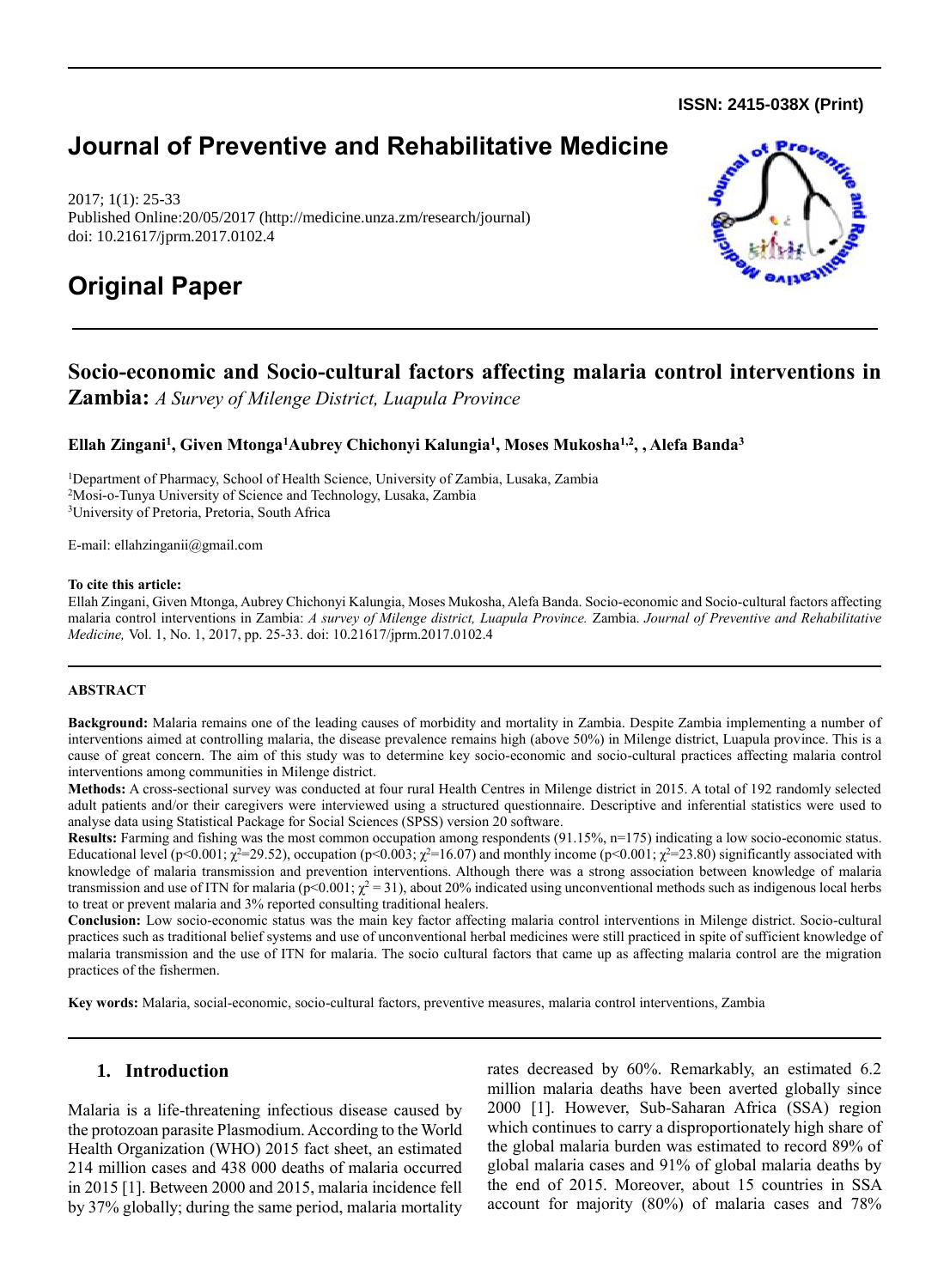deaths globally [1].

A growing body of evidence links malaria control measures to a number of socio-economic and cultural factors in many African countries. Hlongwana and colleagues [2], in Swaziland highlighted that success of malaria control measures can sometimes be influenced by the community in which such measures are being implemented. Similarly, Jombo and others [3] in Nigeria found that failure in malaria control was attributable to the continued failure to consider community malaria related socio-cultural factors. These factors may be at variance with standard control measures and account for the sustained prevalence of malaria in Africa. On the other hand, a study by Haji and colleagues [4] conducted in Zanzibar revealed that malaria control can be achieved through understanding and redirection of residents' behavioural patterns as a strong support for the control measures administered. In rural Benin, Mensah & Kumaranayake [5] found that predisposing characteristics of the household head such as age, knowledge of malaria, education, and the size of the household significantly had an impact on the incidence of malaria. Elsewhere, Yadav and others [6] in their study in India found that that level of education, type of occupation and economic status were responsible for giving the environment for transmission of malaria in their setting. Clearly, national strategies aimed at reducing malaria transmission and spread may therefore need to incorporate socio-economic determinants operating at community level in order to produce positive outcomes in populations at risk.

In Zambia, Malaria is endemic in all parts of the country [7]. It also remains one of the leading causes of morbidity and mortality [8]. In a growing population of about 15 million people distributed within 10 provinces [9], the malaria burden in Zambia is divided into three epidemiological zones: Zone 1— Areas where malaria control has markedly reduced transmission and parasite prevalence is <1% (e.g. Lusaka province and surrounding districts); Zone 2 — Areas where sustained malaria prevention and control have markedly reduced transmission and where parasite prevalence is between 1% and 14% in young children at the peak of transmission (e.g. Central, Copperbelt, North-Western, Southern, and Western Provinces, respectively); Zone 3 — Areas where progress in malaria control has been attained, but not sustained; where lapses in prevention coverage have led to resurgence of infection and illness; and where parasite prevalence in young children is 15% or more at the peak of the transmission season (e.g. Eastern, Luapula, and Northern and Muchinga province, respectively) [7]. Zambia, like other WHO member states, has adopted the three key interventions strategy to control malaria which include: prompt and effective treatment with artemisinin-based combination (ABC) therapies; use of insecticide treated nets (ITNs) by populations at risk; and indoor residual spraying (IRS) with insecticide to control the vector mosquitoes [1, 10]. Other malaria preventive measures include intermittent preventive treatment in pregnancy (IPTp), intermittent preventive treatment in infants (IPTi) and larval source management such as larval habitat manipulation /modification [1].

Despite these malaria control interventions being implemented, some of the areas in the world particularly in sub-Saharan Africa are still experiencing high malaria prevalence [1] possibly due to failure of these malaria control measures to achieve the desired target. Zambia, a low-middle-income country (LMIC), faces a number of social-economic and cultural factors which influence patterns of malaria transmission. This is in addition to agricultural development practices and population movement. Within the geographical landscape of Zambia, it is not uncommon to find that some malaria control interventions which have been successful in some areas may not produce desired results in other areas of the country. Arguably, this may be due to interplay numerous and diverse socio-cultural and socioeconomic factors among other reasons.

Milenge District is the most southerly district in the Luapula Province of Zambia. According to the 2010 Zambia National Census of Population, the population in Milenge district was about 43,649 people. The district is rural and under- developed, lacking decent roads and transport infrastructure. Its southern boundary is the Luapula River which divides Zambia from DR Congo. The district lies roughly between the Chembe Ferry to Mansa road in the west and the Kapalala Ferry to Samfya road in the east *(Figure 2)*. A single gravel road runs through the central part of the district from Chembe in the west following the north-west bank of the Lwela River, passing through Milenge Boma, Milambo and Lwela Mission, eventually connecting to the provincial capital, Mansa in the north-west. Majority of the population in the district lives along the shallow valley of the Lwela River. The district is gently undulating flat plateau with an elevation of about 1200m, consisting of woodland and wooded grassland interspersed with dambos [11].

Culturally, Milenge has two main ethnic tribes: the Ushi and Lala people that have settled in district for many years. The Ushi is the main ethnic grouping and its people mostly practice subsistence farming in the district. In the western part of the district, an agricultural system locally called *'chitemene'* system is practiced, while fishing is done in the eastern part of the district. With the district devoid of major industrial economic activity, peasant farming and informal fishing are practiced by most dwellers. Illiteracy levels remain high with most parents opting to withdraw their children from school in preference to have them help in farming and fishing [12].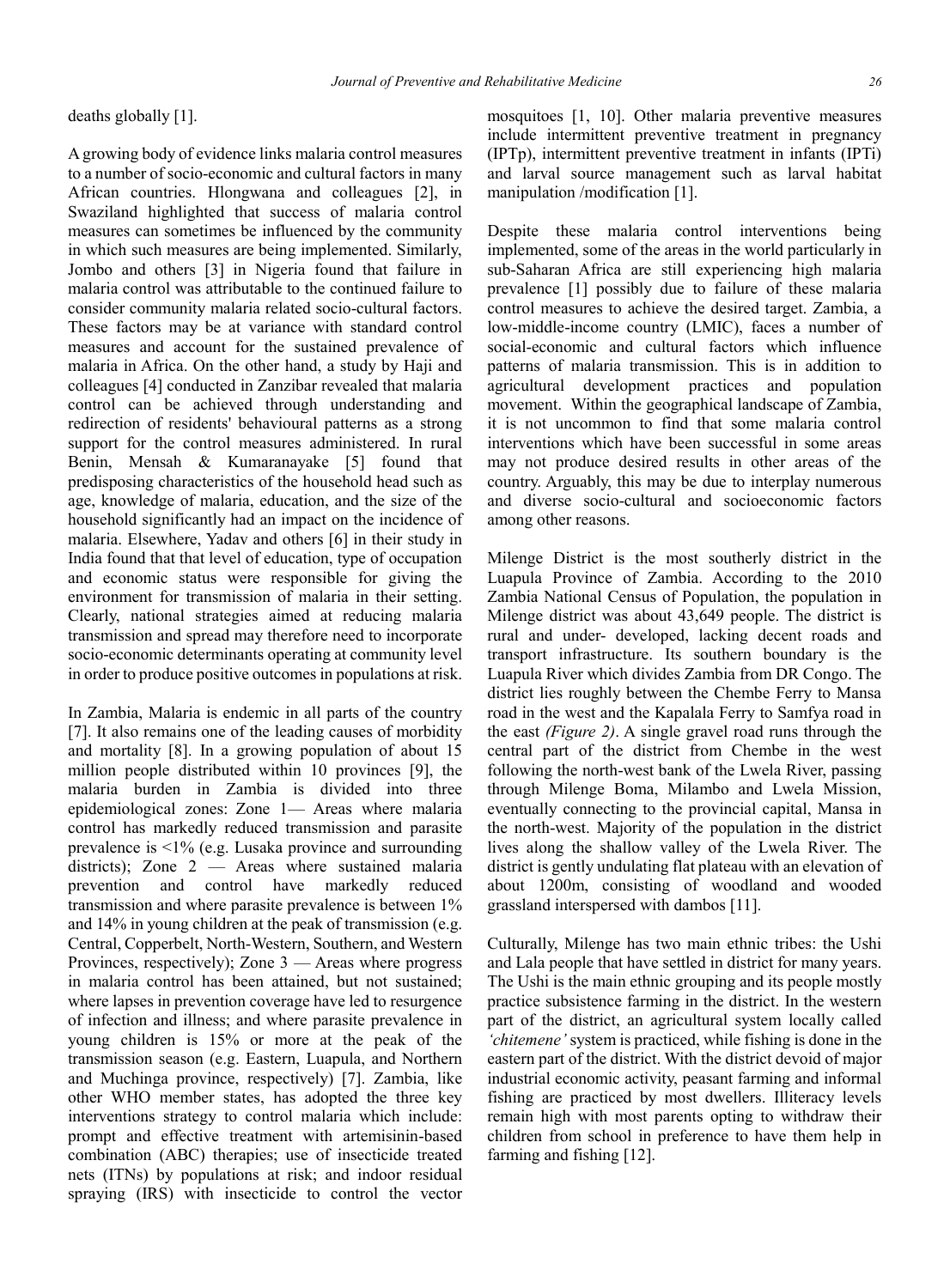

Located in Zone 3 of epidemiological zones, Milenge district is one of the area in Zambia were Malaria disease prevalence is still high with over 51% confirmed cases in 2014. This is of great concern. According to the 2015 District Action Plan for Milenge district, Malaria was ranked as the top cause of morbidity and mortality in the district in 2014 with an estimated prevalence of about 500 per 1000 of population [12]. Preliminary data obtained from the District Health Management Information System (DHMIS) revealed an upsurge in malaria cases in the past five years (2010 – 2015) in Milenge district *(Table 1)*.

The Government Republic of Zambia through its Ministry of Health (MoH) has in the recent past invested huge resources to implement WHO recommended malaria control measures in Milenge district. This has been done at no cost to the population in an effort to combat the infectious disease. Despite the lack of a district hospital in the area, key health services continue to be provided by the District Health Management Team (DHMT) through its rural health centres. Among these services include, malaria diagnosis and treatment, IPTs services to pregnant women, and community preventive services such as IRS and ITN distribution etc. Patients requiring higher level of care are referred to Mansa General Hospital for further treatment and care. Notwithstanding these efforts, the overall prevalence of malaria infection remains relatively high, particularly among the under-five children *(Table 1)* [12]. There could be several reasons which explain this occurrence in Milenge district where the nationally desired decline in malaria prevalence has seemingly been challenging to attain.

This study aimed to explore the community-related socioeconomic and cultural factors affecting malaria control interventions in Milenge district. As Mensah & Kumaranayake [5] earlier highlighted, variations in socioeconomic characteristics are significant in explaining the incidence of malaria, even in an endemic malarial setting. An understanding of the community-related factors that affect the success of malaria control interventions in Milenge District is vital. This will help the Ministry of Health design effective strategic interventions that will address identified barriers to malaria control measures in the district. Consequently, the attendant specific objectives were to identify demographic characteristics of the communities' relation to malaria control measures in place in the district; identify social, economic and cultural practices, including belief systems surrounding malaria control, and determine the relationship between community knowledge of malaria and practice of prevention interventions.

## **2. Methodology**

#### *Study design & setting*

A cross-sectional survey was conducted in Milenge district, Luapula province of Zambia. Stratified random sampling was used to selected study sites and participants. Out of eight rural health centers in Milenge district, four were randomly selected namely Lwela, Kapalala, Sokontwe and Milenge East health centres, respectively.

#### *Study population*

The study population consisted of adult patients aged >20 years and/or their caregivers who were accessing health services at the study sites at the time of data collection.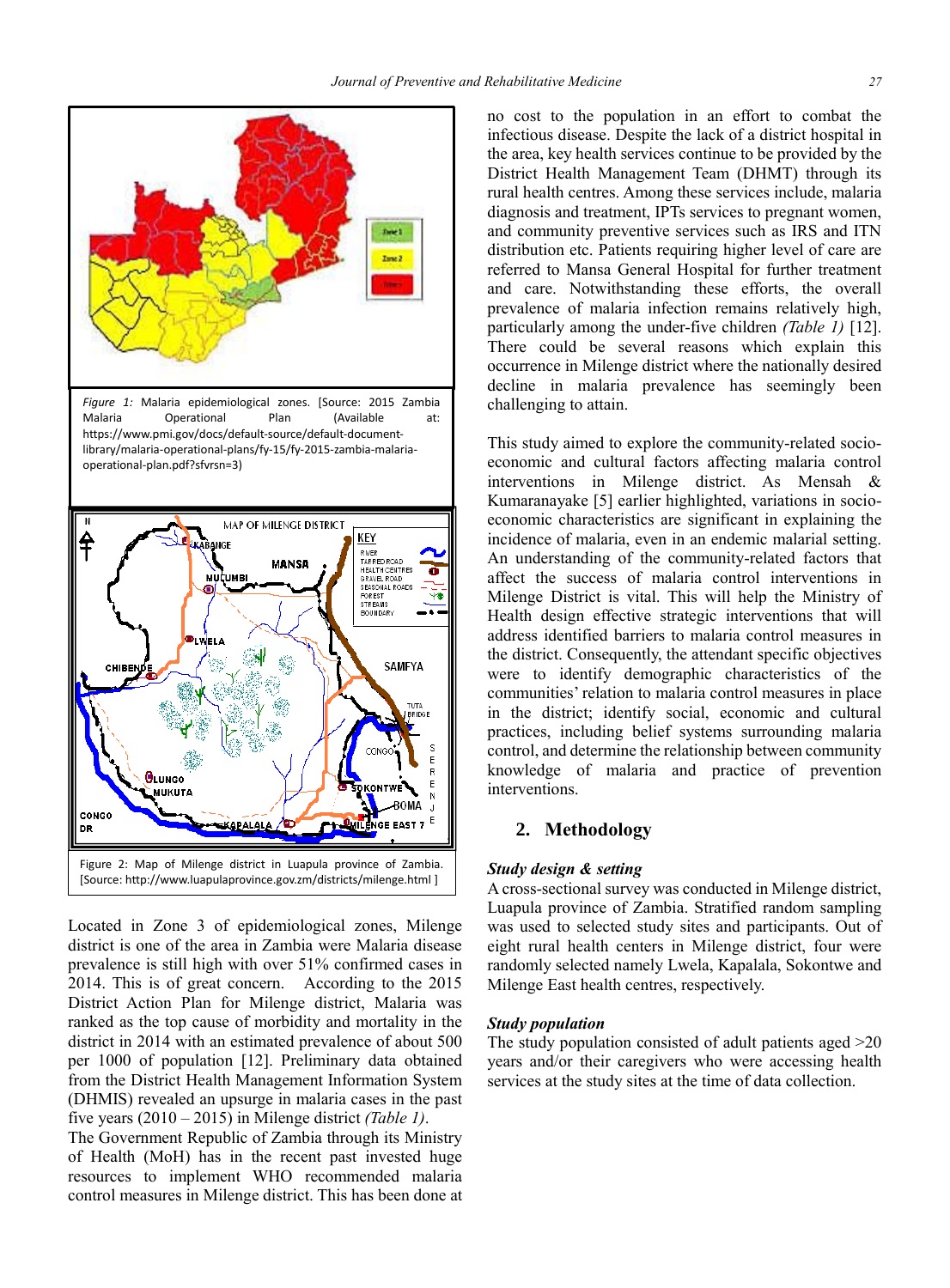*Table 1. Malaria prevalence trends in Milenge District (2010 – 2014)*

| <b>Variables</b>                   | 2010  | 2011  | 2012  | 2013  | 2014  |
|------------------------------------|-------|-------|-------|-------|-------|
| Confirmed cases under 5 years      | 7286  | 11602 | 12848 | 14423 | 13920 |
| Confirmed cases above 5 years      | 6011  | 8740  | 10167 | 11522 | 13525 |
| Total confirmed cases              | 13297 | 20342 | 23015 | 25945 | 27445 |
| <b>Prevalence confirmed cases</b>  |       |       | 47%   | 50%   | 51%   |
| Clinical cases under 5 years       | 1451  | 1300  | 2052  | 4500  | 1932  |
| Clinical cases above 5 years       | 1343  | 1490  | 2275  | 3895  | 2450  |
| Total clinical cases               | 2794  | 2790  | 4327  | 8395  | 4382  |
| Total cases confirmed and clinical | 16091 | 23132 | 27342 | 34340 | 31827 |
| <b>District population</b>         |       |       | 49384 | 51730 | 54127 |

*Source: Milenge District Health Management Team, DHMIS 2015*

#### *Sample size determination*

A representative sample of 381 participants was estimated using the formula:  $n = Z^2P(1-P)/e^2$  where;  $Z = (1.96)^2$  for 95% confidence interval set at  $\alpha = 0.05$ ; P = prevalence estimate at 0.53 (based on 53% prevalence estimate);  $e =$ maximum tolerable error at  $5\%$  (i.e.  $\pm 0.05$ ) for the prevalence estimate based on a population size estimate of 54,000 (current local DHMT estimate). The sample was further stratified by facility where 192 participants were attained (i.e. 48 participants attained at each of the four selected health facilities in the district), giving a response rate of 50.4%.

#### *Data collection*

A structured interviewer-administered questionnaire was used to collect quantitative data. Variables of interest included: demographic and socioeconomic characteristics, cultural practices and knowledge about malaria transmission, symptoms and prevention practices. The data collector (undergraduate pharmacy student) was trained in interview techniques. For purposes of collecting data, the questionnaire was directly translated in the indigenous local language Bemba spoken in the area. Field data collection was undertaken for 30 days in March 2015.

#### *Data analysis*

Quantitative data analysis was done using SPSS v.20 *(IBM SPSS Inc., Chicago, IL, USA)* and tables generated using Microsoft Excel 2010 software. Frequencies and proportions were used to describe variables of interest. Pearson's Chi-square test with continuity correction was used to determine associations between dependent and independent variables. Where more than 20% of the expected frequency was <5, Fisher's exact test was used. For statistical significance, a p-value <0.05 was accepted.

#### *Ethical considerations*

Ethical approval was granted by the University of Zambia, School of Medicine Research Ethics Committee *(IRB00001131 of IORG0000774)*. Informed consent was obtained from each participant. All data collected was confidentially managed and no names of participants or the personal details were used at any time. Permission to conduct the study at public health facilities was obtained from the Ministry of Health District Medical Office and facility officer in-charge, respectively.

#### **3. Results**

#### *Demographic characteristics of respondents*

The sample consisted of 37% (n=71) males and 63% (n=121) females. The majority of the respondents were aged between 25 and 35 years representing 61.98% (n=119), with the least being those aged above 55 years old 6.77% (n=13). Also, about 76% (n=146) were married. Further, the majority of the participants had no formal education and very few, less than 50%, attained primary, secondary and tertiary education, respectively. Farming and fishing was the most common occupation among respondents (91.15%, n=175). Additionally, most respondents (52.08%) indicated migrating to farming and/or fishing camps where the dwelling is mostly temporal as pointed out by 51.04% (n=98) of the respondents. In terms of the monthly income, most respondents (72.4%, n=139) earned less than ZMW300 (approximately US\$0.3) per month whereas those who earn above ZMW1000 (approximately US\$10) per month accounted for only 10.4% (n=20).

#### *Knowledge of malaria transmission and prevention*

Understanding how people think malaria is transmitted is a major step in comprehending control measures used. Table 3 shows that most of the respondents over 50% (n=100) rightly pointed out that malaria can be transmitted to humans by mosquito bites infected with malaria parasites. This is followed by those who think a combination of getting soaked in rain water and mosquito bites, about 23.44% (n=45), can transmit malaria.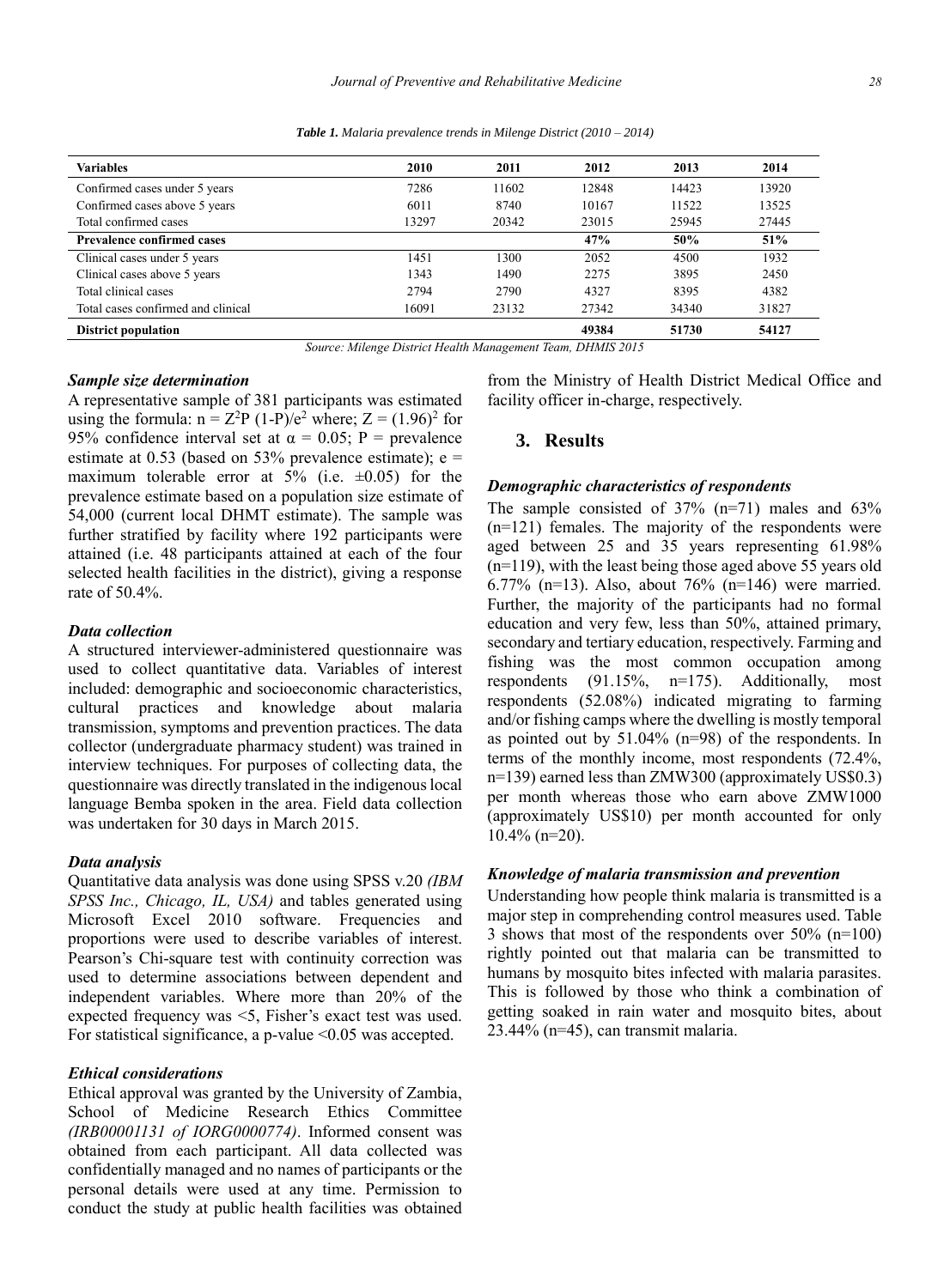| <b>Characteristics</b>                  | Proportion (n, %) |  |  |
|-----------------------------------------|-------------------|--|--|
| Gender                                  |                   |  |  |
| Male<br>٠                               | 71 (36.98%)       |  |  |
| Female<br>$\bullet$                     | $121(63.02\%)$    |  |  |
| Age group                               |                   |  |  |
| $25-35$ years                           | 119 (61.98%)      |  |  |
| $36-45$ years<br>$\bullet$              | 46 (23.96%)       |  |  |
| 46-55 years<br>$\bullet$                | 14 (7.29%)        |  |  |
| $>55$ years                             | $13(6.77\%)$      |  |  |
| <b>Marital status</b>                   |                   |  |  |
| Single<br>$\bullet$                     | 33 (17.19%)       |  |  |
| Married<br>$\bullet$                    | 146 $(76.04\%)$   |  |  |
| Others<br>$\bullet$                     | $13(6.81\%)$      |  |  |
| <b>Highest education level attained</b> |                   |  |  |
| No formal education<br>$\bullet$        | 102(53.13%)       |  |  |
| Primary<br>٠                            | 65 (33.85%)       |  |  |
| Secondary                               | 13(6.77%)         |  |  |
| Tertiary<br>$\bullet$                   | $12(6.25\%)$      |  |  |
| <b>Main source of Income</b>            |                   |  |  |
| Farming/fishing<br>$\bullet$            | 175 (91.15%)      |  |  |
| Formally employed<br>$\bullet$          | 12(6.25%)         |  |  |
| Others<br>$\bullet$                     | $9(4.69\%)$       |  |  |
| Migrate to farming or fishing camp      |                   |  |  |
| Yes                                     | $100(52.08\%)$    |  |  |
| No                                      | 92 (47.92%)       |  |  |
| House at the farming or fishing camps   |                   |  |  |
| Permanent house<br>٠                    | $2(1.05\%)$       |  |  |
| Temporal house<br>$\bullet$             | 98 (51.58%)       |  |  |
| Other<br>$\bullet$                      | 90 (47.37%)       |  |  |
| <b>Estimated Monthly Income</b>         |                   |  |  |
| $<$ ZMW300<br>٠                         | 139 (72.40%)      |  |  |
| ZMW300-1000<br>$\bullet$                | 33 (17.19%)       |  |  |
| $>\chi$ ZMW1000<br>$\bullet$            | 20 (10.42%)       |  |  |

*Table 2. Socio-economic and demographic characteristics of respondents (n = 192)*

*Table 3. Individual and combined transmission modes*

| <b>Sets of transmission modes</b>                                                              | Proportion $(n, %)$           |
|------------------------------------------------------------------------------------------------|-------------------------------|
| Bite of mosquitos infected with malaria parasites only                                         | 100(52.08%)                   |
| Bite of mosquitos infected with malaria parasites and other                                    | $15(7.81\%)$                  |
| Getting soaked in rain water only                                                              | $1(0.52\%)$                   |
| Getting soaked in rain water and bite of mosquitos infected with malaria parasites             | 45 (23.44%)                   |
| Getting soaked in rain water, bite of mosquitos infected with malaria parasites and other      | $27(14.06\%)$                 |
| Getting soaked in rain water, bite of mosquitos infected with malaria parasites and witchcraft | $2(1.04\%)$                   |
| Other                                                                                          | $2(1.04\%)$                   |
| Total                                                                                          | 192 (100.00%)                 |
|                                                                                                |                               |
| <b>Table 4.</b> Use of WHO recommended malaria control measures                                |                               |
| <b>Individual and combined Interventions</b>                                                   | Proportion $(n, \frac{9}{6})$ |
| None of the preventive measures                                                                | $1(0.52\%)$                   |
| Trimming bushes around the house only                                                          | $1(0.52\%)$                   |
| Sleeping in bed nets only                                                                      | 35 (18.23%)                   |
| Sleeping in bed nets and trimming bushes around the house only                                 | $116(60.42\%)$                |
| Sleeping in bed nets and spraying insecticide                                                  | $4(2.08\%)$                   |
| Sleeping in bed nets, spraying insecticide and trimming bushes around the house                | 35 (18.23%)                   |

Total 192 (100.00%)

The World Health Organization (WHO) recommends 3 key interventions to control malaria and these include: prompt and effective treatment with artemisinin-based combination therapies; use of insecticide treated nets (ITNs) by people at risk; and indoor residual spraying with insecticide to control the vector mosquitoes [1]. Other malaria preventive measure includes intermittent preventive treatment in pregnancy (IPTp), intermittent preventive treatment in infants (IPTi) and larval source management such as larval

habitat manipulation /modification [11]. Table 3 shows the use of individual and combined malaria control measures by participants in the sample. Among the WHO recommended control measures analysed include: (1) the use of bed nets, (2) spraying insecticide and (3) trimming bushes around the house (as larval habitat manipulation). In the sample, the majority (60.4%) of the respondents indicated using a combination of Sleeping in bed nets and trimming bushes around the house only, followed by those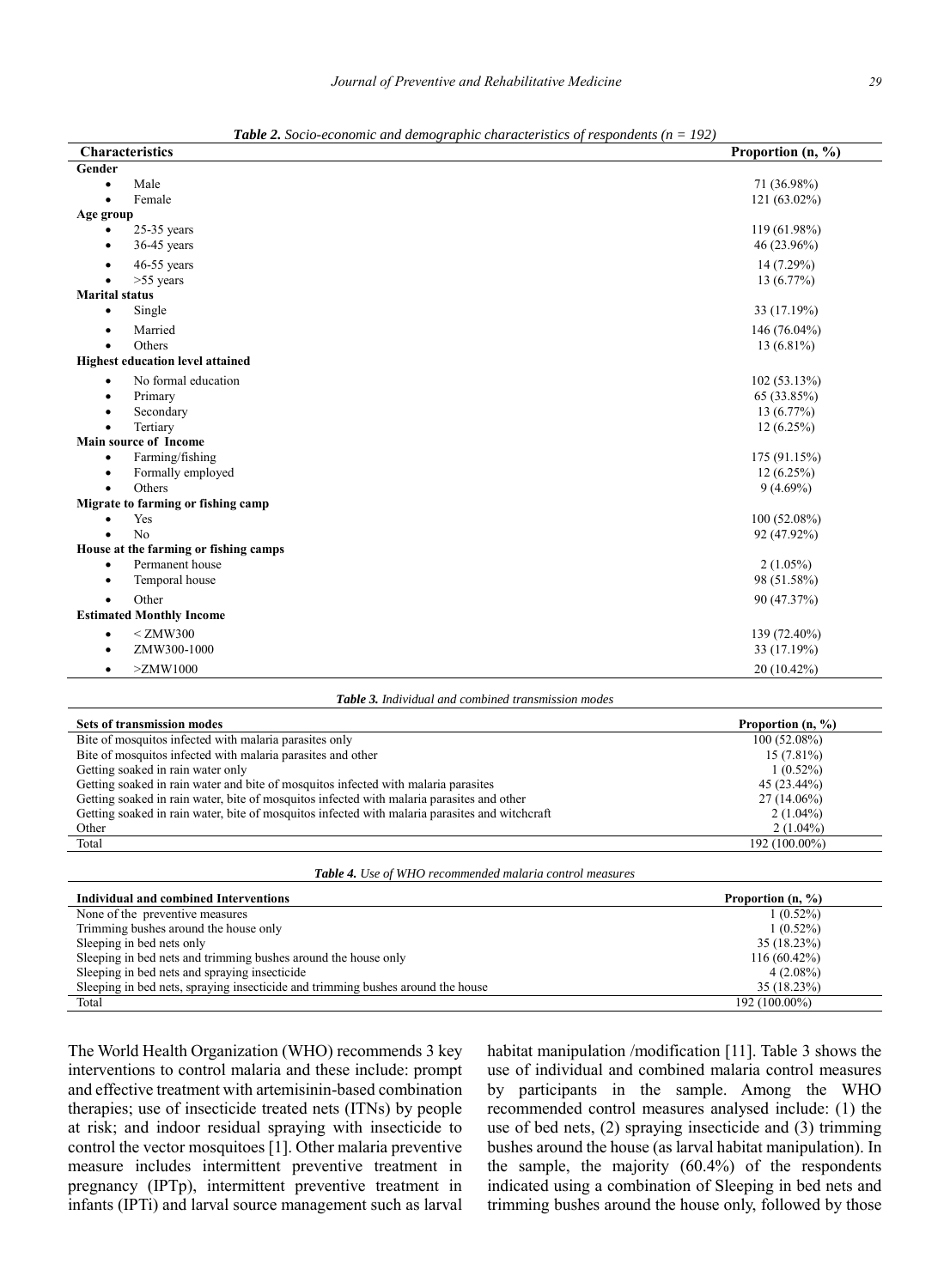who use sleeping bed nets only and a combination of sleeping in bed nets, spraying insecticide, and trimming bushes around the house only who accounted for about 18% of the sample.

### *Cultural practices and beliefs influencing malaria control interventions*

While analysis of methods adopted for treatment of malaria by the respondents reviewed that: all  $(100\%, n = 192)$ respondents indicated visiting the health facilities (hospital\clinic) in the district, only about 20% (n=38) indicated using unconventional methods such as indigenous local herbs to treat or prevent malaria and very few (3%) consulting traditional healers (Table 5). To determine whether there is a relationship between malaria control interventions employed by the participants and their

### **4. Discussion**

#### *Demographic and socio-economic factors*

The majority of the participants in the sample were female. Also, the majority fell in the youth age group and more than half are married. Slightly more than half have no formal education and the main source of income is farming/fishing with less than ZMW300 (~US\$0.3) as the monthly income, for the majority. Owing to their livelihood activities, most of the participants migrate to farming/fishing camps where the housing structures are temporal. Such evident limited financial resource base and potentially poor housing infrastructure during farming/fishing periods signal limited use of malaria control measures.

#### *Knowledge of malaria transmission and prevention*

Regarding knowledge about malaria, the findings show that a few had misconceptions on how malaria is transmitted and believed it could be transmitted by other means other than mosquito bites. This is in line with a study done in Nigeria where the same trend was also reported [18]. Slightly more than half of the respondents indicated otherwise. This indicates knowledge of how malaria is transmitted may have an effect on malaria control measures used. In turn this has an implication for the persistent high disease burden experienced in the district. Among the WHO recommended malaria preventive measures and others, a combined use of bed nets and larval habitat manipulation were most practiced by the majority of the respondents. Less than half of the sample indicated using sleeping beds nets only and a combination of bed nets, spraying insecticide and larval habitat manipulation. This shows that participants mostly use multiple malaria preventive measures as opposed to just one.

demographic and socio-economic characteristics among others, this study made use of the chi-square analysis. Table 6 presents the chi-square test results. Among the participants' characteristics analysed, the results show that only their education level, occupation and monthly income have a statistically significant with malaria control measures. This is evident given the large chi-square values which are, respectively, 30, 16 and 24 and small p-values  $< 0.05$ .

In contrast to the foregoing chi-square test results, Table 7 shows the results of the chi-square test between knowledge of malaria transmission by mosquito bite and different, specific, malaria prevention measures as pointed out by the respondents. The results indicate existence of a relationship with the use of bed nets with a chi-square  $(\chi^2)$  value of about 31 and a p-value  $\leq 0.001$ .

While the entire sample indicated going to the health centre/clinic to seek malaria treatment, some of them still pointed out other alternatives such as consultation with a traditional healer and the use of local herbs. This to some extent shows the degree to which cultural practices are employed. Further analysis showed that the education level, occupation and monthly income of the participants are the only factors with a statistically significant relationship with malaria control measures. Low level of formal education is mostly to negatively affect adoption of some malaria prevention measures. This is possibly due to the fact that, those who have acquired higher level of formal education are better able to comprehend and appreciate new malaria prevention innovations. Such individuals are able to understand health education messages such as correct use of ITNs and malaria drugs from health care workers. Moreover, the knowledge that malaria transmission by mosquito bite, specifically, significantly influences the use of sleeping bed nets as a malaria prevention intervention.

# *Socioeconomic activities and their influence on malaria control*

Regarding occupation, certain occupations may bring people into contact with infected anopheles mosquitoes [13]. Farming and fishing were the primary occupation of the majority of the respondents in the study area. This was understandable, given the rural nature of the district. Since farming and fishing tend to increase human and vector contact, occupation was found to be one of the factors which are at variance with malaria control measures aimed at decreasing human-vector contact in the district. The results of this study are in line with the findings by WHO [13] and Sharma [14]. Evidence from the WHO [13] suggested that the occupations in agricultural sector are the most risky when it comes to malaria infection and transmission. In India, Sharma [14] found that many people continue to struggle between the balance of providing their daily basic necessities and engaging in the fight against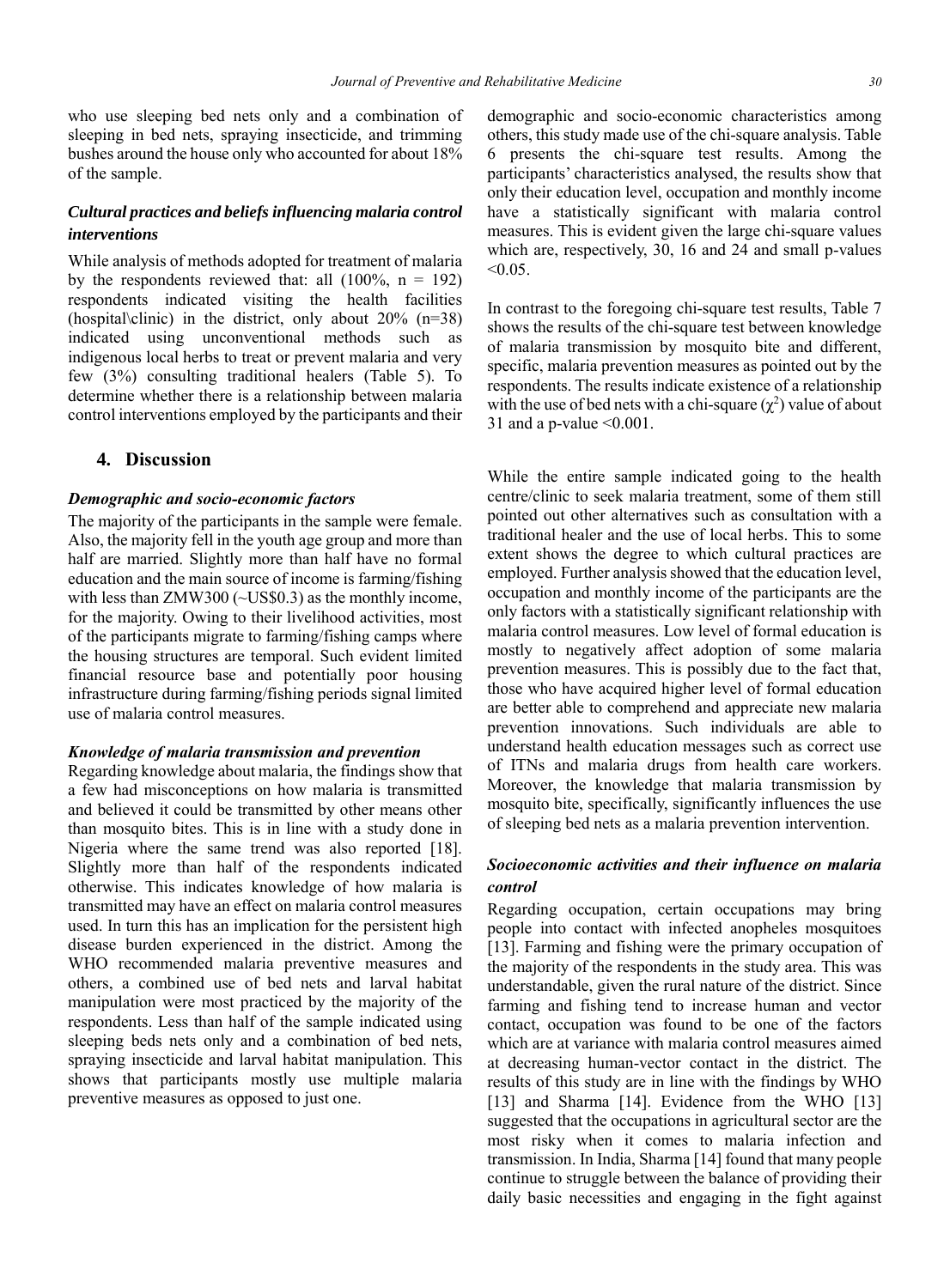malaria. Similarly in Zambia, many people in Milenge district tend to neglect malaria prevention and control measures while engaging in agricultural practices that put them at risk of malaria infection, just to earn a living.

In addition, the monthly income may positively or negatively influence malaria control measures. The effect maybe positive if part of the financial resources are used to purchases ITNs, insecticides and afford decent housing structures limiting their exposure to malaria transmitting vectors, assuming the level of income is large enough for the household of course. Conversely, the effect maybe negative for financially constrained households with a lot of competing needs for the little income earned. These arguments are somewhat consistent with those by Mwange [15], who reported that poor people tend to have worse malaria practices compared to the non-poor. Other scholars [6] [16] argued that Malaria is a disease of poverty because wealthy people can often afford better protective measures against malaria infection. Even though the relationship between migration to farming/fishing camps and malaria prevention measures was found to be insignificant, it might be hindering malaria control measures in the district. Many people who rely on farming/fishing as their main occupation tend to migrate to fishing/farming camps. This traditional practice puts the community at greater risk of malaria infection since they dwell in temporal grassthatched houses, which offers little protection against human vector contact. Furthermore, these migrants tend to settle in far flung areas across the Luapula River in the Democratic Republic of Congo where health services provided by the government are not available. This in turn limits access to prompt treatment of malaria cases. This socio-cultural practice of seasonal migration most likely leads to poor treatment seeking behaviour due to long distances from farms and/or fishing camps to health service provision points in the district.

#### *Limitations of the study*

This survey was limited to selected communities of Milenge district and thus the findings may not be generalizable to the entire population of Luapula province. Moreover, the cross-sectional nature of the study did not explore the element of causation. Further study using a longitudinal approach and qualitative paradigm may be required to better understand the phenomena at play in Milenge district and to generate a testable hypothesis.

#### *Recommendations*

Findings of this study reveal that high malaria prevalence in Milenge district is being potentially exacerbated by socio-economic factors and socio-cultural practices among communities in the district. The Ministry of Health will do well to design and implement context-specific and locally targeted community education interventions to address the knowledge gaps impeding effective malaria control in Milenge district.

## **5. Conclusion**

Low socio-economic status was the main key factor affecting malaria control interventions in Milenge district. Socio-cultural practices such as traditional belief systems and use of unconventional herbal medicines were still practiced in spite of sufficient knowledge of malaria transmission and the use of ITN for malaria. The socio cultural factors that came up as affecting malaria control are the migration practices of the fishermen.

#### **Declaration of interest:**

The authors declare no conflict of interest associated with this work.

#### **Author contributions:**

EZ conceptualized the study and developed the protocol. GM supervised collection of data, ACK, MM and AB analysed the data. All authors contributed to developing this article.

#### **Acknowledgements:**

We thank the academic staff of the Department of Pharmacy, University of Zambia and the Ministry of Health, Milenge District Health Office for having contributed to the success of this work. Importantly, we thank the participants of the study.

#### **References**

- 1. World Health Organization. Malaria. Fact Sheet No.094. 2015. Geneva. Available at <http://www.who.int/mediacentre/factsheets/fs094/en/> [Accessed on 20-11-15].
- 2. Hlongwana, K.W., Mabaso, M.L., Kunene, S., Govender, D., & Maharaj, R. Community knowledge, attitudes and practices (KAP) on Malaria in Swaziland: A country earmarked for Malaria elimination. *Malaria Journal 2009*; 8(1): 1-8.
- 3. Godwin T. Jombo, Mbaawuaga EM, Denen Akaa P, et al. Sociocultural factors influencing the control of malaria in an endemic city in North Central Nigeria. *International Journal of Biological & Medical Research 2010*; 1(4): 277- 282.
- 4. Haji K.A, Khatib B.O, Smith S, et al. Challenges for malaria elimination in Zanzibar: Pyrethroid resistance in malaria vectors and poor performance of long-lasting insecticide nets. *Parasite and Vectors journal 2013;* 6: 82.
- 5. Mensah & Kumaranayake. Malaria incidence in rural Benin: does economics matter in endemic area. *Health Policy* 2004; 68(1): 93-102.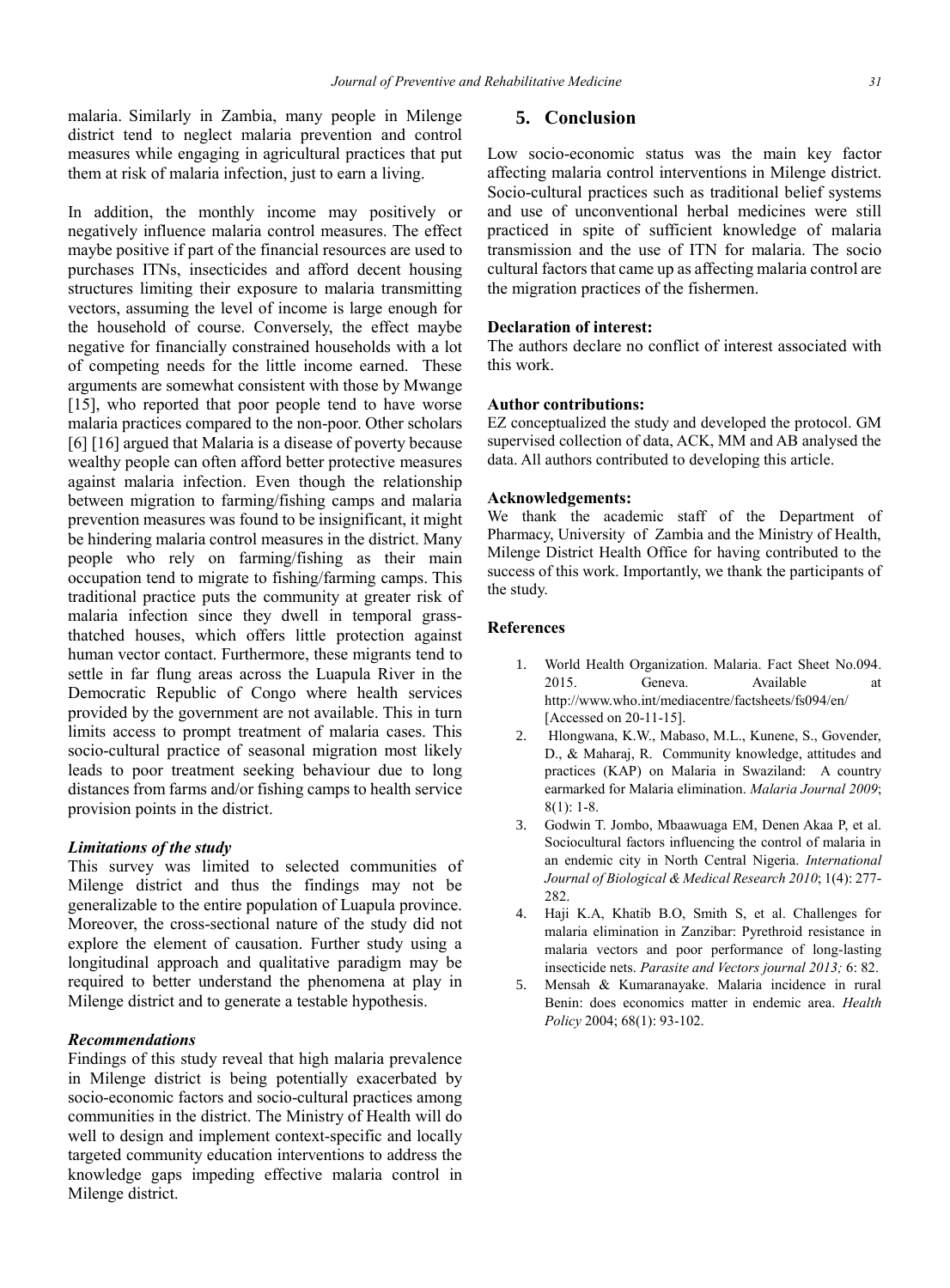- 6. Yadav S.P., Kalundha RK, Sharma RC. Socio-cultural factors and malaria in the desert part of Rajasthan, India. *Vector Borne Diseases journal2007;* 44 (3): 205-212.
- 7. Ministry of Health. Zambia Demographic Health Survey 2013-2014 Report. Government of the Republic of Zambia, 2015, Lusaka.
- 8. Ministry of Health. National Malaria Control Programme 2011-2015. Government of the Republic of Zambia, Lusaka.
- 9. Central Statistical Office of Zambia. Zambia in figures booklet 1964–2015. Government of the Republic of Zambia, Lusaka.
- 10. Yasuoka J., Masamine J., & Levins R. Application of loop analysis for evaluation of malaria control interventions, *Malaria Journal 2014*; 13: 140.
- 11. Luapula Province A home of natural wonders. Available at:

<http://www.luapulaprovince.gov.zm/districts/milenge.html> [Accessed 23/06/2016].

- 12. Milenge District Health Management Team. Milenge District Action Plan 2016-2018. Ministry of Health, Milange.
- 13. World Health Organisation. World Malaria Report 2007, Geneva, 2008.
- 14. Sharma P. Hidden burden of Malaria in Indian women. *Malaria Journal 2009*; 8: 281.
- 15. Luyiga Fridah Mwanje. Knowledge Attitude and Practices on Malaria Prevention and control in Mukono district. *Makerere University 2013*.
- 16. Dako-Gyeke and Kofie. Factors influencing prevention and control of malaria among pregnant women Residents in urban Slums Southern Ghana. *African Journal of Reproductive Health 2015*; 19(1):51.
- 17. Olayami I.K, Omalu I.C.J., Abolarina S.O., et al. Knowledge of Malaria and Implications for Control in Endemic Urban Area of North Central Nigeria. *Asian Journal of Epidemiology 2012;* 5(2): 42-49.

# **FACTS ABOUT MALARIA**

Malaria is a life-threatening disease caused by parasites that are transmitted to people through the bites of infected female *Anopheles* mosquitoes. Symptoms usually appear *10–15 days* after the infective mosquito bite. The first symptoms – fever, headache, and chills– may be mild and difficult to recognize as malaria. *If not treated within 24 hours*, *P. falciparum* malaria can progress to severe illness, often leading to death.

Children with severe malaria frequently develop one or more of the following symptoms: *severe anaemia, respiratory distress in relation to metabolic acidosis, or cerebral malaria*. In adults, multi-organ involvement is also frequent. In malaria endemic areas, people may develop partial immunity, allowing asymptomatic infections to occur. Between *2010 and 2015*, malaria incidence among populations at risk (the rate of new cases) *fell by 21% globally*. In that same period, malaria mortality rates among populations at risk fell by 29% globally among all age groups and by 35% among children under 5. Despite a 60% fall some provinces in Zambia still show a high incidence of malaria. The WHO African Region carries a disproportionately high share of the global malaria burden. *In 2015, the region was home to 90% of malaria cases and 92% of malaria deaths*. In Zambia more than four million people are affected by malaria and it accounts for *30% out-patient visits, 50% under 5 hospital admissions and 20% maternal deaths.*

Malaria is *preventable and curable*, and *increased efforts* are *dramatically reducing the malaria burden in many places*. Vector control (*insecticide-treated mosquito nets and indoor residual spraying – are effective in a wide range of circumstances*) is the main way to prevent and reduce malaria transmission. Anti-malarial medicines can also be used to prevent malaria especially for travelers from non-endemic areas. *Early diagnosis* (RDT kits have been made available at health institutions in Zambia) and *treatment of malaria reduces disease and prevents deaths*. It also contributes to reducing malaria transmission. The best available treatment, particularly for *P. falciparum* malaria, *is artemisinin-based combination therapy (ACT) and for severe malaria Quinine is still the drug of choice.*

"The importance of Pharmacists in Malaria Control is to provide Awareness  $\&$  Concern about Vector Control because insufficient awareness in the community leads to high morbidity & mortality. Easy accessibility to the Pharmacist puts them at an advantage to counsel the community on awareness about causes, preventive measures, symptoms, diagnosis (emphasis on importance of blood smear examination), treatment and rational use of prescribed medicines".